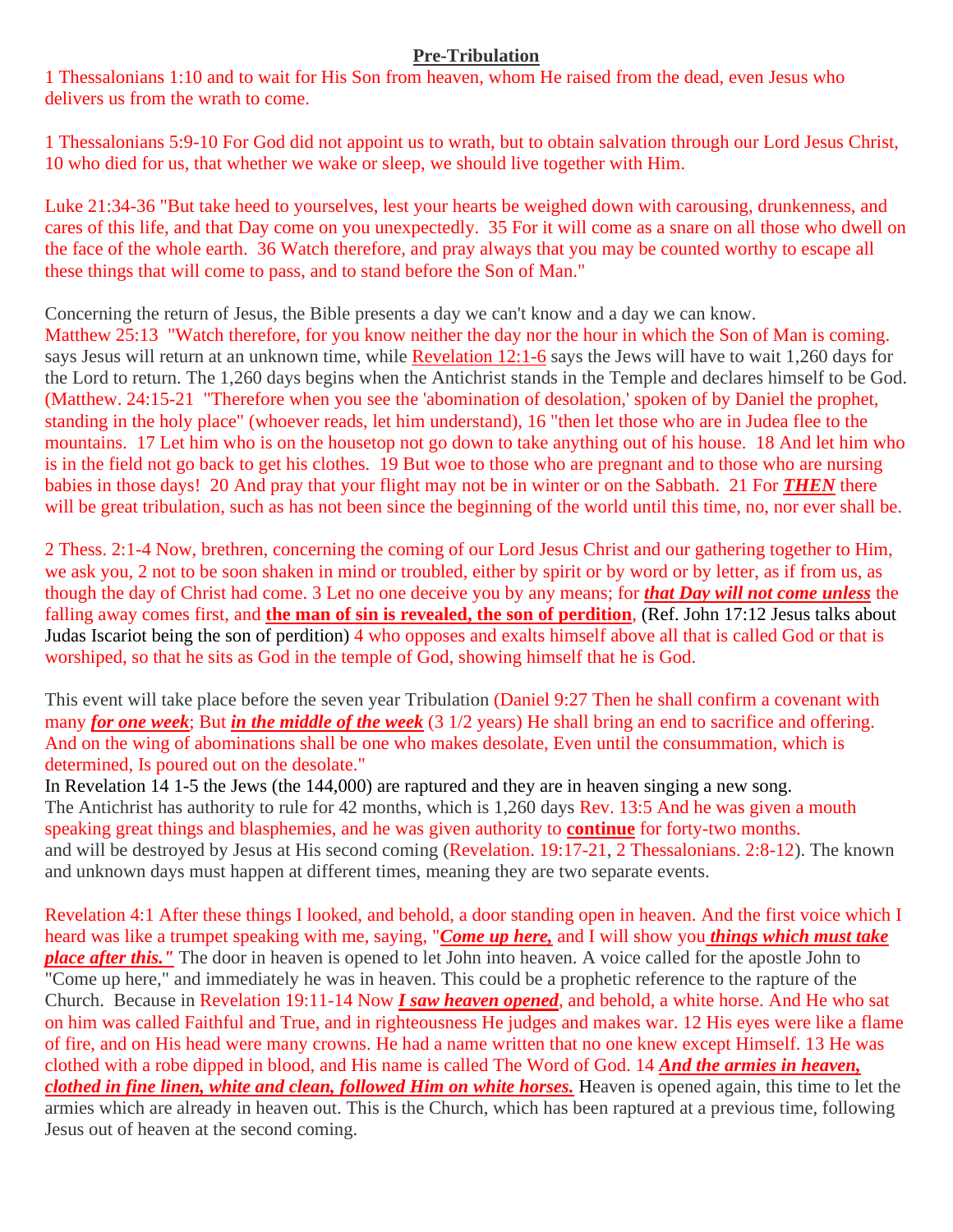The armies in heaven, clothed in fine linen, follow Jesus out of heaven at His second coming [\(Rev. 19:14,](http://biblia.com/bible/kjv1900/Rev.%2019.14) [Zech.](http://biblia.com/bible/kjv1900/Zech.%2014.5)  [14:5,](http://biblia.com/bible/kjv1900/Zech.%2014.5) [Colossians. 3:4](http://biblia.com/bible/kjv1900/Col.%203.4) When Christ who is our life appears, **then you also will appear with Him** in glory. These are not angels because [Rev. 19:8](http://biblia.com/bible/kjv1900/Rev.%2019.8) tells us the fine linen is the righteousness of the saints. In order to come out of heaven we first have to go in, indicating a previous rapture.

After John is called up into heaven, he sees the 24 elders with their crowns [\(Revelation](http://biblia.com/bible/kjv1900/Rev.%204.4-10) 4:4-10 Around the throne were twenty-four thrones, (12 Patriarchs and 12 Apostles) and on the thrones I saw twenty-four elders sitting, clothed in white robes; and they had crowns of gold on their heads. 5 And from the throne proceeded lightnings, thundering, and voices. Seven lamps of fire were burning before the throne, which are the seven Spirits of God. 6 Before the throne there was a sea of glass, like crystal. And in the midst of the throne, and around the throne, were four living creatures full of eyes in front and in back. 7 The first living creature was like a lion, the second living creature like a calf, the third living creature had a face like a man, and the fourth living creature was like a flying eagle. 8 The four living creatures, each having six wings, were full of eyes around and within. And they do not rest day or night, saying: "Holy, holy, holy, Lord God Almighty, Who was and is and is to come!" 9 Whenever the living creatures give glory and honor and thanks to Him who sits on the throne, who lives forever and ever, 10 the twenty-four elders fall down before Him who sits on the throne and worship Him who lives forever and ever, and cast their crowns before the throne. Some Scholars think it stands for the total Church in the old and the New covenant with its 12 patriarchs and 12 apostles who have their names on the gates and base stones of the New Jerusalem Rev 21:12-15 Also she had a great and high wall with twelve gates, and twelve angels at the gates, and names written on them, which are the names of the twelve tribes of the children of Israel: 13 three gates on the east, three gates on the north, three gates on the south, and three gates on the west. 14 Now the wall of the city had twelve foundations, and on them were the names of the twelve apostles of the Lamb. Then these 24 elders could symbolize, or perhaps represent, the entire redeemed Church throughout all ages. We know that Christians will receive their rewards (crowns) at the rapture [2 Timothy.](http://biblia.com/bible/kjv1900/2%20Tim.%204.8) 4:8 Finally, there is laid up for me the crown of righteousness, which the Lord, the righteous Judge, will give to me on that Day, and not to me only but also to all who have loved His appearing.

1 Peter 5:1-4 The elders who are among you I exhort, I who am a fellow **elder** and a witness of the sufferings of Christ, and also a partaker of the glory that will be revealed: 2 Shepherd the flock of God which is among you, serving as overseers, not by compulsion but willingly, not for dishonest gain but eagerly; 3 nor as being lords over those entrusted to you, but being examples to the flock; 4 and when the Chief Shepherd appears, you will receive the crown of glory that does not fade away.

## [Revelation 3:10](http://biblia.com/bible/kjv1900/Revelation%203.10) Because you have kept My command to persevere, I also will *KEEP* you from the hour of trial which shall come upon the whole world, to test those who dwell on the earth.

This verse says we will be kept out of the hour of testing which will come upon the whole earth (the Tribulation). Some have wrongly believed "keep" means to keep through, or protect through the Tribulation. Suppose you approach a high voltage area with a sign that says, "Keep Out." Does that mean you can enter and be protected? No, it means you are forbidden from entering the area. But this verse also says He will keep us from the hour of testing. It is not just the testing, but the time period. If a student is excused from a test, he still may have to sit in the class while others take the test. But if he is excused from the hour of testing, he can go home. The Church will be called home before the hour of testing.

When the angels are sent forth to gather the elect at the second coming. [Matthew. 24:29-31](http://biblia.com/bible/kjv1900/Matt.%2024.29-31) "Immediately after the tribulation of those days the sun will be darkened, and the moon will not give its light; the stars will fall from heaven, and the powers of the heavens will be shaken. 30 Then the sign of the Son of Man will appear in heaven, and then all the tribes of the earth will mourn, and they will see the Son of Man coming on the clouds of heaven with power and great glory. 31 And He will send His angels with a great sound of a trumpet, and they will gather together His elect from the four winds, from one end of heaven to the other.

Some have wrongly interpreted this as the rapture. There is one huge problem with this interpretation. If we are resurrected at this time, why would we need angels to gather us? In the resurrection, we will be like the angels. [Matthew. 22:30](http://biblia.com/bible/kjv1900/Matt.%2022.30) For in the resurrection they neither marry nor are given in marriage, but are like angels of God in heaven. Obviously, these people who are gathered are not resurrected, therefore it can't be the rapture. No one would claim the wicked are raptured at this time.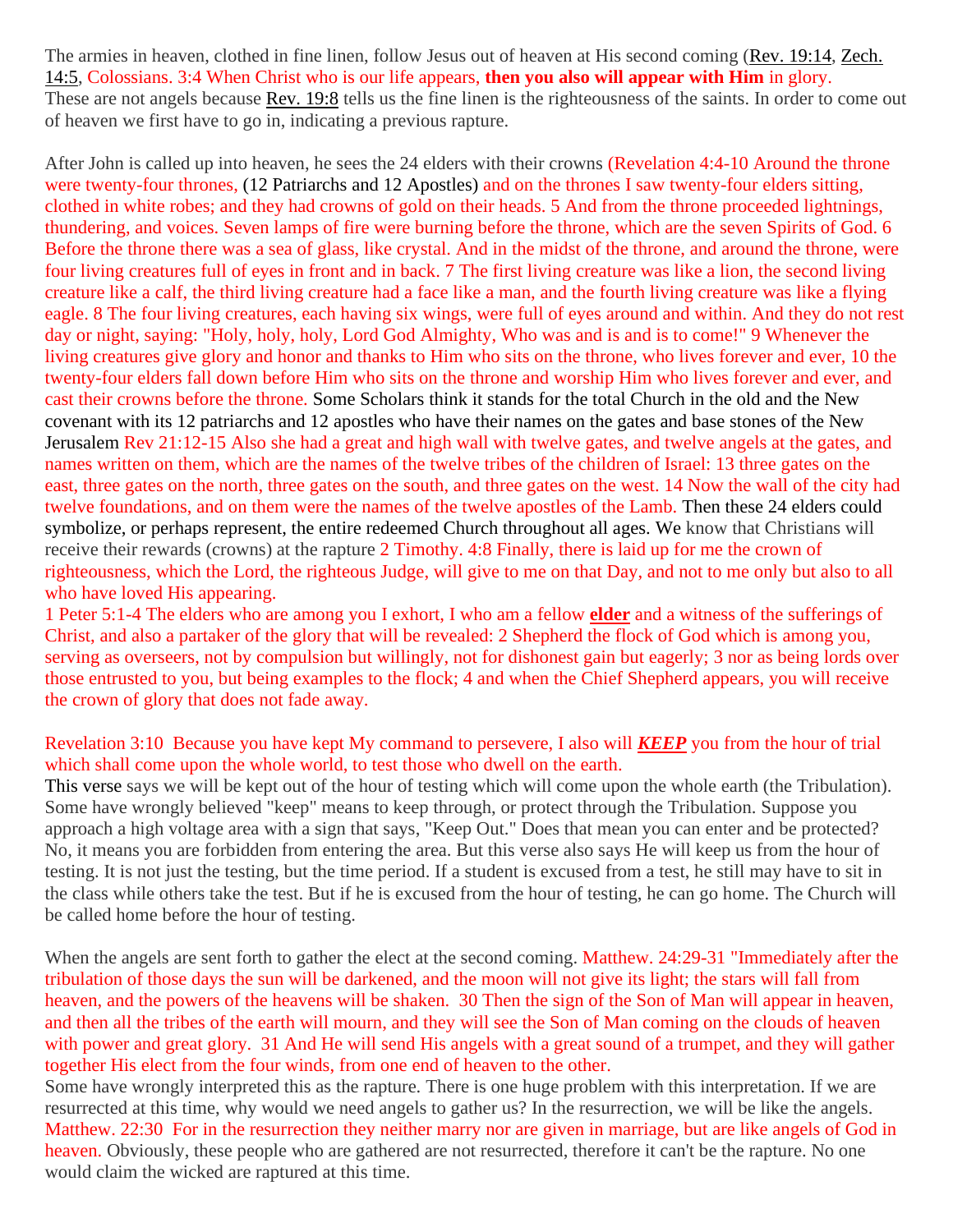In Matthew 13:38-43 The field is the world, the good seeds are the sons of the kingdom, but the tares are the sons of the wicked one. 39 The enemy who sowed them is the devil, the harvest is the end of the age, and the reapers are the angels. 40 Therefore as the tares are gathered and burned in the fire, so it will be at the end of this age. 41 The Son of Man will send out His angels, and they will gather out of His kingdom all things that offend, and those who practice lawlessness, 42 and will cast them into the furnace of fire. There will be wailing and gnashing of teeth. 43 Then the righteous will shine forth as the sun in the kingdom of their Father. He who has ears to hear, let him hear!

Matthew 13:49-50 So it will be at the end of the age. The angels will come forth, separate the wicked from among the just, 50 and cast them into the furnace of fire. There will be wailing and gnashing of teeth." This event is after the Millennial.

Because in Revelation 20:4-15 And I saw thrones, and they sat on them, and judgment was committed to them. Then I saw the souls of those who had been beheaded for their witness to Jesus and for the word of God, who had not worshiped the beast or his image, and had not received his mark on their foreheads or on their hands. And they lived and reigned with Christ for a thousand years. 5 But the rest of the dead did not live again until the thousand years were finished. This is the first resurrection. 6 Blessed and holy is he who has part in the first resurrection. Over such the second death has no power, but they shall be priests of God and of Christ, and shall reign with Him a thousand years. 7 Now when the thousand years have expired, Satan will be released from his prison 8 and will go out to deceive the nations which are in the four corners of the earth, Gog and Magog, to gather them together to battle, whose number is as the sand of the sea. 9 They went up on the breadth of the earth and surrounded the camp of the saints and the beloved city. And fire came down from God out of heaven and devoured them. 10 The devil, who deceived them, was cast into the lake of fire and brimstone where the beast and the false prophet are. And they will be tormented day and night forever and ever. 11 Then I saw a great white throne and Him who sat on it, from whose face the earth and the heaven fled away. And there was found no place for them. 12 And I saw the dead, small and great, standing before God, and books were opened. And another book was opened, which is the Book of Life. And the dead were judged according to their works, by the things which were written in the books. 13 The sea gave up the dead who were in it, and Death and Hades delivered up the dead who were in them. And they were judged, each one according to his works. 14 Then Death and Hades were cast into the lake of fire. This is the second death. 15 And anyone not found written in the Book of Life was cast into the lake of fire.

When Jesus returns to earth at the second coming, He will return from a wedding [Luke 12:36-](http://biblia.com/bible/kjv1900/Luke%2012.36)40 "Let your waist be girded and your lamps burning; 36 and you yourselves be like men who wait for their master, when he will return from the wedding, that when he comes and knocks they may open to him immediately. 37 Blessed are those servants whom the master*, when he comes, will find watching*. Assuredly, I say to you that he will gird himself and have them sit down to eat, and will come and serve them. 38 And if he should come in the *second watch*, or come in the *third watch*, and find them so, blessed are those servants. 39 But know this, that if the master of the house had known what hour the thief would come, he would have watched and not allowed his house to be broken into. 40 Therefore you also be ready, for the Son of Man is coming at an hour you do not expect." At the rapture, Jesus is married to His bride, the Church. After the wedding, He will return to earth.

In 2 Thessalonians. 2:6-8, And now you know what is restraining, that he may be revealed in his own time. 7 For the mystery of lawlessness is already at work; only He who now restrains will do so until He is taken out of the way. 8 And then the lawless one will be revealed, whom the Lord will consume with the breath of His mouth and destroy with the brightness of His coming.

Paul is saying "the one who restrains will be taken out of the way" before the Antichrist can be revealed. We believe this refers to the rapture because the Church is clearly the biggest obstacle to the Antichrist becoming a world ruler not just the Holy Spirit. During this age the Holy Spirit works through believers, whose bodies are His temples. As a unit believers comprise a temple of the spirit (1 Corinthians 3:16 Do you not know that you are the temple of God and that the Spirit of God dwells in you? 1 Corinthians 6:19 Or do you not know that your body is the temple of the Holy Spirit who is in you, whom you have from God, and you are not your own?

God will NOT allow the Church to go through the *Tribulation Period*. It will be a time of violence as the world has never known!